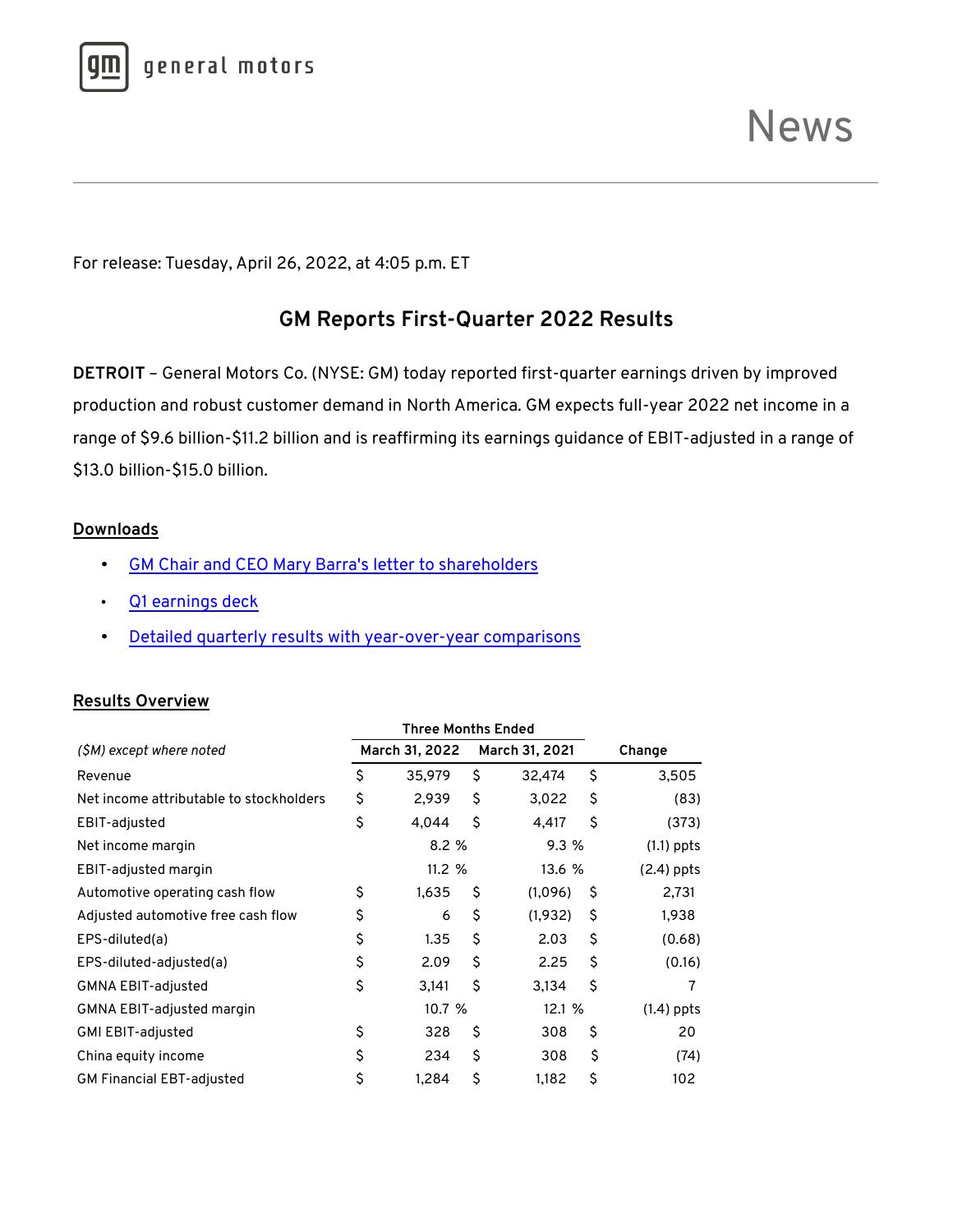$\overline{\phantom{a}}$ (a) EPS-diluted and EPS-diluted-adjusted include a \$(0.11) and \$0.08 impact from revaluation on equity investments in the three months ended March 31, 2022 and 2021.

## **2022 Guidance**

- Full-year EPS-diluted of between \$5.76 and \$6.76, and EPS-diluted-adjusted of between \$6.50 and \$7.50
- Full-year net income of between \$9.6 billion and \$11.2 billion, and EBIT-adjusted of between \$13.0 billion and \$15.0 billion

See below for reconciliations of non-GAAP measures to their most directly comparable GAAP measures or visit th[e GM Investor Relations website](https://investor.gm.com/) for complete details.

## **Conference Call for Investors and Analysts**

Mary Barra and Chief Financial Officer Paul Jacobson will host a conference call for investors and analysts at 5 p.m. ET today to discuss these results and the company's growth strategy. Introductory remarks will be followed by a question-and-answer session.

Those who wish to listen to the call may dial in using the following numbers:

- United States: 1-800-857-9821
- International: +1-517-308-9481
- Conference call passcode: General Motors Q1

**General Motors** (NYSE:GM) is a global company focused on advancing an all-electric future that is inclusive and accessible to all. At the heart of this strategy is the Ultium battery platform, which will power everything from massmarket to high-performance vehicles. General Motors, its subsidiaries and its joint venture entities sell vehicles under the [Chevrolet,](https://www.chevrolet.com/?evar25=gm_media_release) [Buick,](https://www.buick.com/?evar25=gm_media_release) [GMC,](https://www.gmc.com/?evar25=gm_media_release) [Cadillac,](https://www.cadillac.com/?evar25=gm_media_release) [Baojun](https://www.sgmw.com.cn/) and [Wuling](https://www.sgmw.com.cn/) brands. More information on the company and its subsidiaries, including [OnStar,](https://www.onstar.com/us/en/home/) a global leader in vehicle safety and security services, can be found at [https://www.gm.com.](https://www.gm.com/)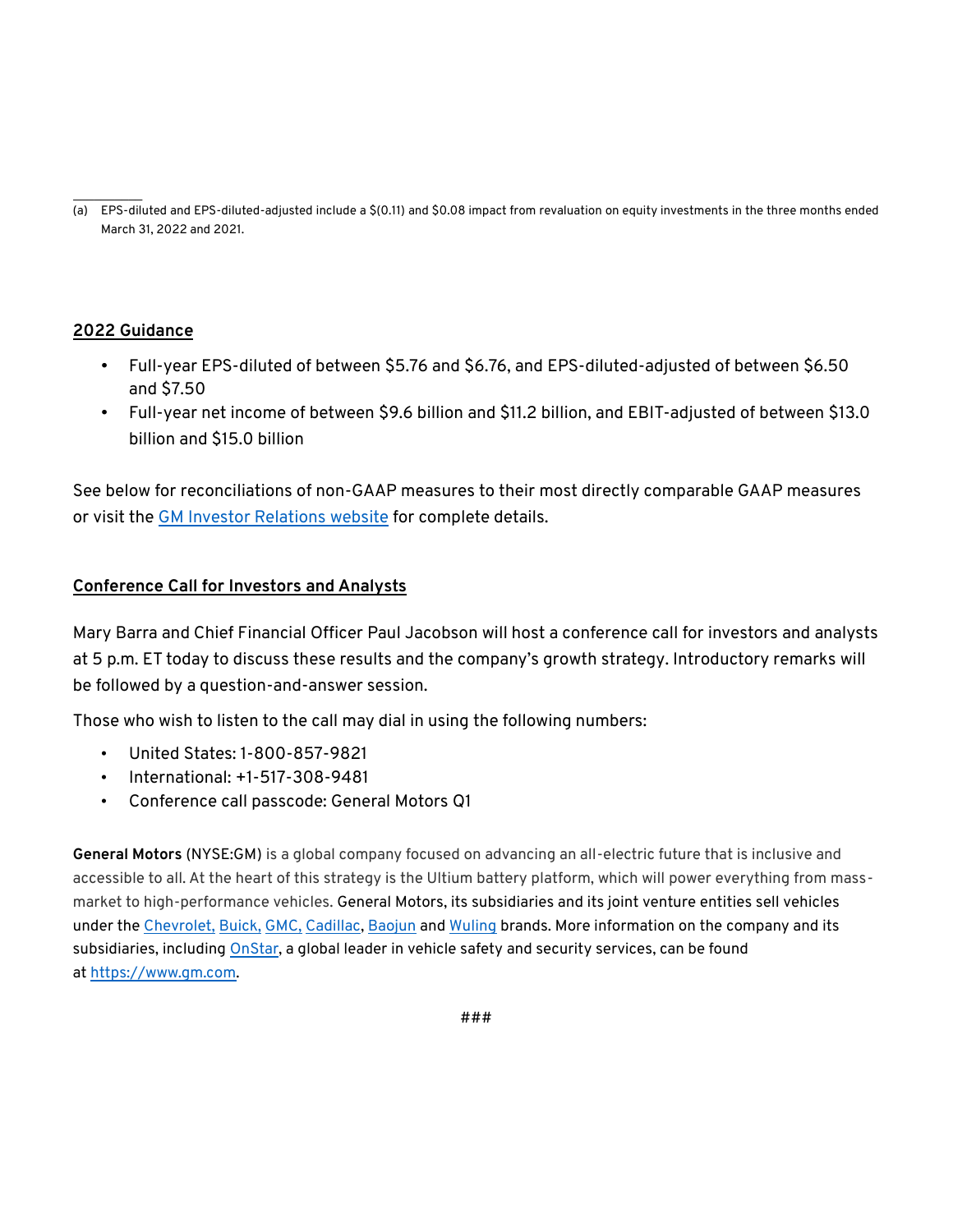#### **CONTACTS:**

Jim Cain GM Communications 313-407-2843 [james.cain@chevrolet.com](mailto:james.cain@chevrolet.com)

David Caldwell GM Communications 586-899-7861 [david.caldwell@gm.com](mailto:david.caldwell@gm.com) Ashish Kohli GM Investor Relations 847-964-3459 [ashish.kohli@gm.com](mailto:ashish.kohli@gm.com)

Michael Heifler GM Investor Relations 313-418-0220 [michael.heifler@gm.com](mailto:michael.heifler@gm.com)

*Cautionary Note on Forward-Looking Statements:* This press release and related comments by management may include "forward-looking statements" within the meaning of the U.S. federal securities laws. Forward-looking statements are any statements other than statements of historical fact. Forward-looking statements represent our current judgment about possible future events and are often identified by words such as "anticipate," "appears," "approximately," "believe," "continue," "could," "designed," "effect," "estimate," "evaluate," "expect," "forecast," "goal," "initiative," "intend," "may," "objective," "outlook," "plan," "potential," "priorities," "project," "pursue," "seek," "should," "target," "when," "will," "would," or the negative of any of those words or similar expressions. In making these statements, we rely upon assumptions and analysis based on our experience and perception of historical trends, current conditions, and expected future developments, as well as other factors we consider appropriate under the circumstances. We believe these judgments are reasonable, but these statements are not guarantees of any future events or financial results, and our actual results may differ materially due to a variety of factors, many of which are described in our most recent Annual Report on Form 10-K and our other filings with the U.S. Securities and Exchange Commission. We caution readers not to place undue reliance on forward-looking statements. Forward-looking statements speak only as of the date they are made, and we undertake no obligation to update publicly or otherwise revise any forward-looking statements, whether as a result of new information, future events, or other factors that affect the subject of these statements, except where we are expressly required to do so by law.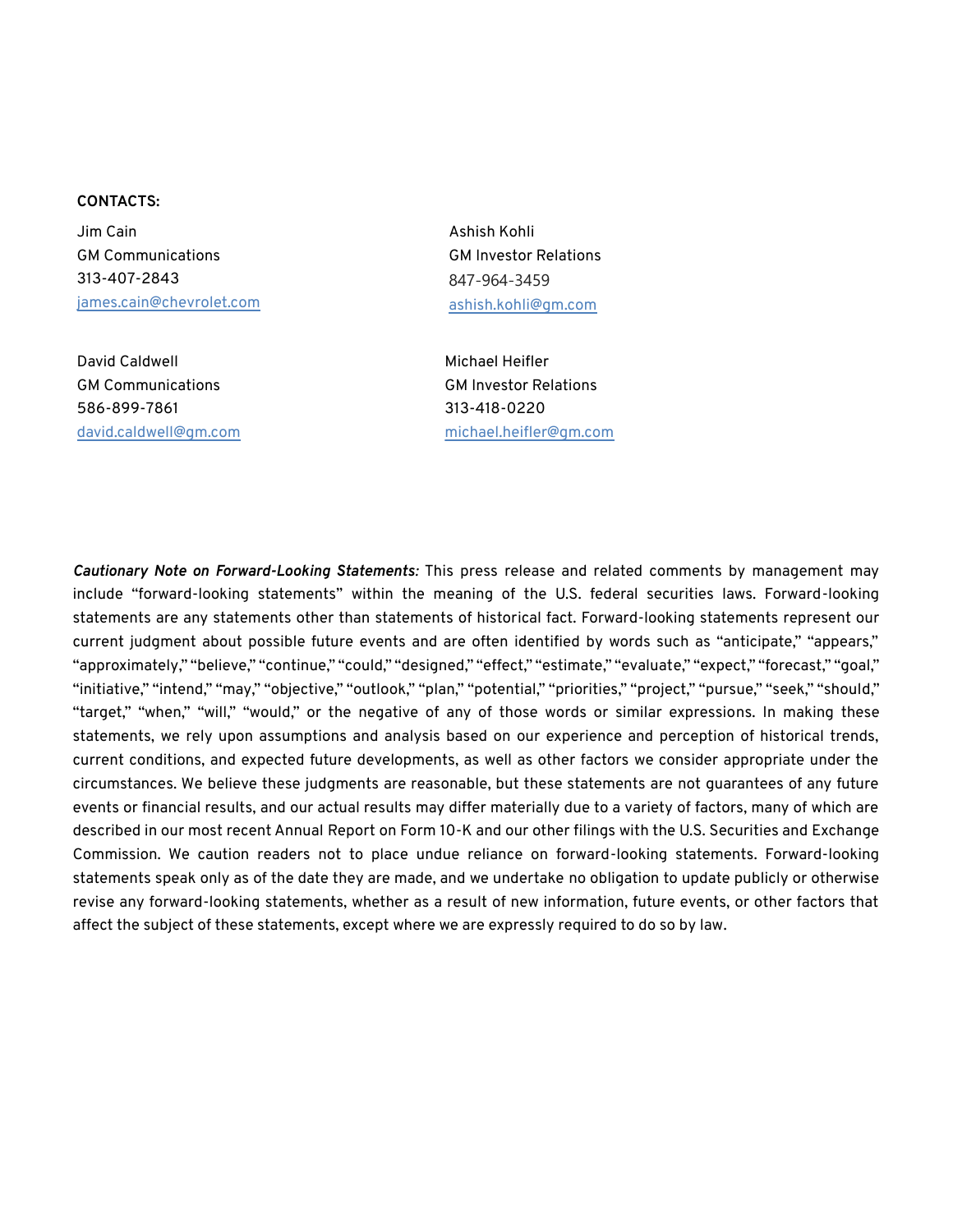### **Non-GAAP Reconciliations**

The following table reconciles Net income (loss) attributable to stockholders under U.S. GAAP to EBIT (loss)-adjusted (dollars in millions):

|                                                   | <b>Three Months Ended</b> |                |    |                |
|---------------------------------------------------|---------------------------|----------------|----|----------------|
|                                                   |                           | March 31, 2022 |    | March 31, 2021 |
| Net income (loss) attributable to stockholders(a) | S.                        | $2,939$ \$     |    | 3,022          |
| Income tax expense (benefit)                      |                           | (28)           |    | 1,177          |
| Automotive interest expense                       |                           | 226            |    | 250            |
| Automotive interest income                        |                           | (50)           |    | (32)           |
| Adjustments                                       |                           |                |    |                |
| Cruise compensation modification(b)               |                           | 1.057          |    |                |
| Patent royalty matters(c)                         |                           | (100)          |    |                |
| Total adjustments                                 |                           | 957            |    |                |
| EBIT (loss)-adjusted                              | \$                        | 4.044          | -S | 4.417          |

(a) Net of net loss attributable to noncontrolling interests.

 $\overline{\phantom{a}}$ 

 $\mathcal{L}=\mathcal{L}$ 

(b) This adjustment was excluded because it relates to the one-time modification of Cruise stock incentive awards.

(c) This adjustment was excluded because it relates to the resolution of substantially all potential royalty matters, accrued in the prior period, with respect to past-year vehicle sales.

The following table reconciles diluted earnings (loss) per common share under U.S. GAAP to EPS-diluted-adjusted (dollars in millions, except per share amounts):

|                                          | <b>Three Months Ended</b> |                |                  |                |                  |  |
|------------------------------------------|---------------------------|----------------|------------------|----------------|------------------|--|
|                                          |                           | March 31, 2022 |                  | March 31, 2021 |                  |  |
|                                          |                           | Amount         | <b>Per Share</b> | Amount         | <b>Per Share</b> |  |
| Diluted earnings (loss) per common share | S                         | 1,987 \$       | $1.35 \pm 5$     | $2,976$ \$     | 2.03             |  |
| Adjustments(a)                           |                           | 957            | 0.65             |                |                  |  |
| Tax effect on adjustments(b)             |                           | (296)          | (0.20)           |                |                  |  |
| Tax adjustments(c)                       |                           | (482)          | (0.33)           | 316            | 0.22             |  |
| Deemed dividend adjustment(d)            |                           | 909            | 0.62             |                |                  |  |
| EPS-diluted-adjusted                     |                           | 3.075S         | 2.09S            | 3.292S         | 2.25             |  |

(a) Refer to the reconciliation of Net income (loss) attributable to stockholders under U.S. GAAP to EBIT (loss)-adjusted for adjustment details.

(b) The tax effect of each adjustment is determined based on the tax laws and valuation allowance status of the jurisdiction to which the adjustment relates.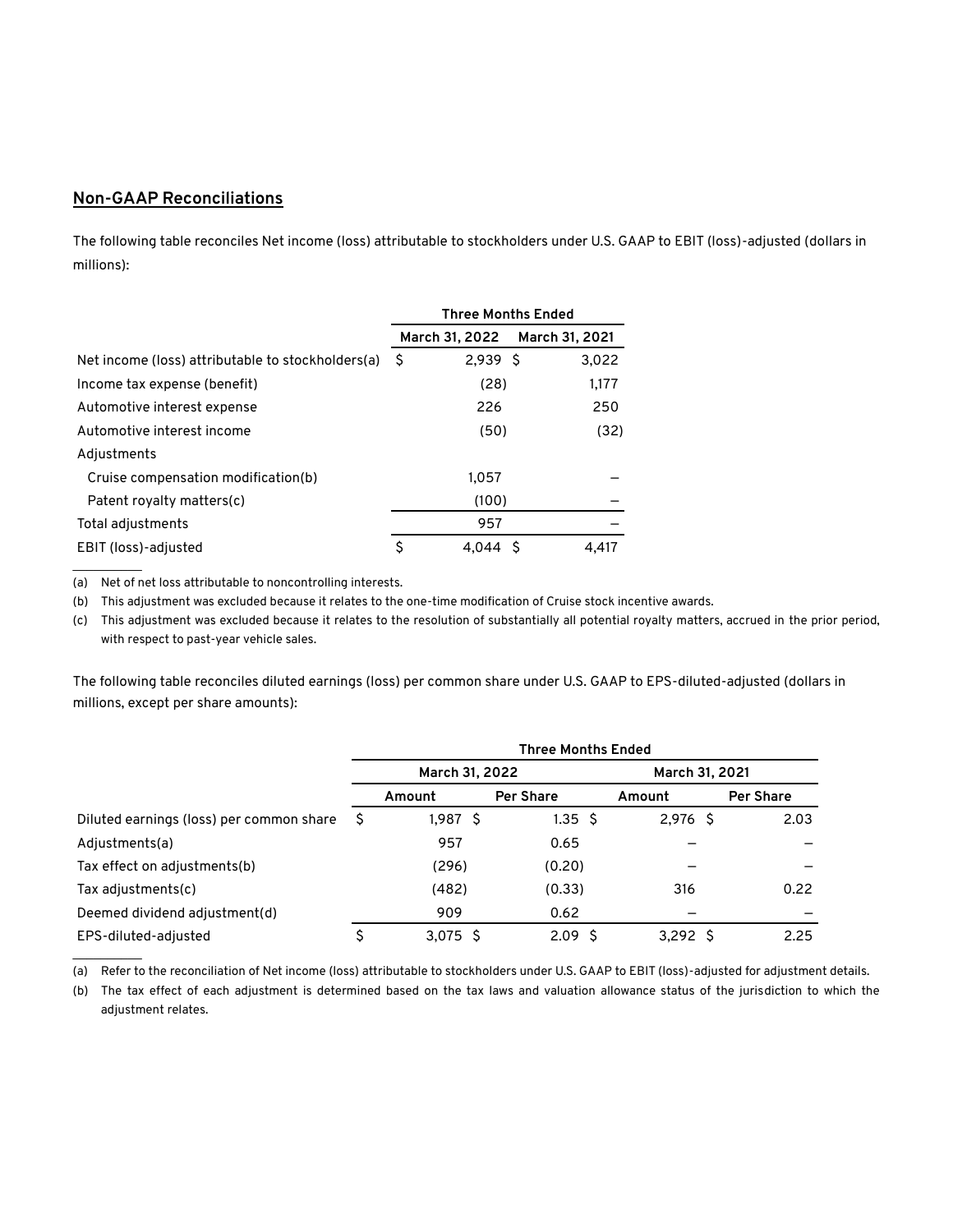- (c) These adjustments consist of tax benefit related to the release of a valuation allowance against deferred tax assets that are considered realizable as a result of Cruise tax reconsolidation in the three months ended March 31, 2022, and tax expense related to the establishment of a valuation allowance against deferred tax assets that were considered no longer realizable for Cruise in the three months ended March 31, 2021. These adjustments were excluded because significant impacts of valuation allowances are not considered part of our core operations.
- (d) This adjustment consists of a deemed dividend related to the redemption of Cruise preferred shares from SoftBank in the three months ended March 31, 2022.

The following table reconciles net automotive cash provided by (used in) operating activities under U.S. GAAP to adjusted automotive free cash flow (dollars in millions):

|                                                                | <b>Three Months Ended</b> |                |  |                |
|----------------------------------------------------------------|---------------------------|----------------|--|----------------|
|                                                                |                           | March 31, 2022 |  | March 31, 2021 |
| Net automotive cash provided by (used in) operating activities | S                         | 1.635 S        |  | (1,096)        |
| Less: Capital expenditures                                     |                           | (1.645)        |  | (860)          |
| Add: GMI restructuring                                         |                           |                |  | 24             |
| Add: GM Korea Wage Litigation                                  |                           | 16             |  |                |
| Adjusted automotive free cash flow                             | S                         | 6 S            |  | (1.932)        |

#### **Guidance Reconciliations**

The following table reconciles expected Net income (loss) attributable to stockholders under U.S. GAAP to expected EBIT-adjusted (dollars in billions):

|                                         | <b>Year Ending</b><br>December 31, 2022 |              |  |
|-----------------------------------------|-----------------------------------------|--------------|--|
| Net income attributable to stockholders | S                                       | $9.6 - 11.2$ |  |
| Income tax expense                      |                                         | $1.6 - 2.0$  |  |
| Automotive interest expense, net        |                                         | 0.8          |  |
| Adjustments(a)                          |                                         | 1.0          |  |
| EBIT-adjusted(b)                        |                                         | 13.0-15.0    |  |

(a) Refer to the reconciliation of Net income (loss) attributable to stockholders under U.S. GAAP to EBIT (loss)-adjusted for adjustment details.

(b) We do not consider the potential future impact of adjustments on our expected financial results.